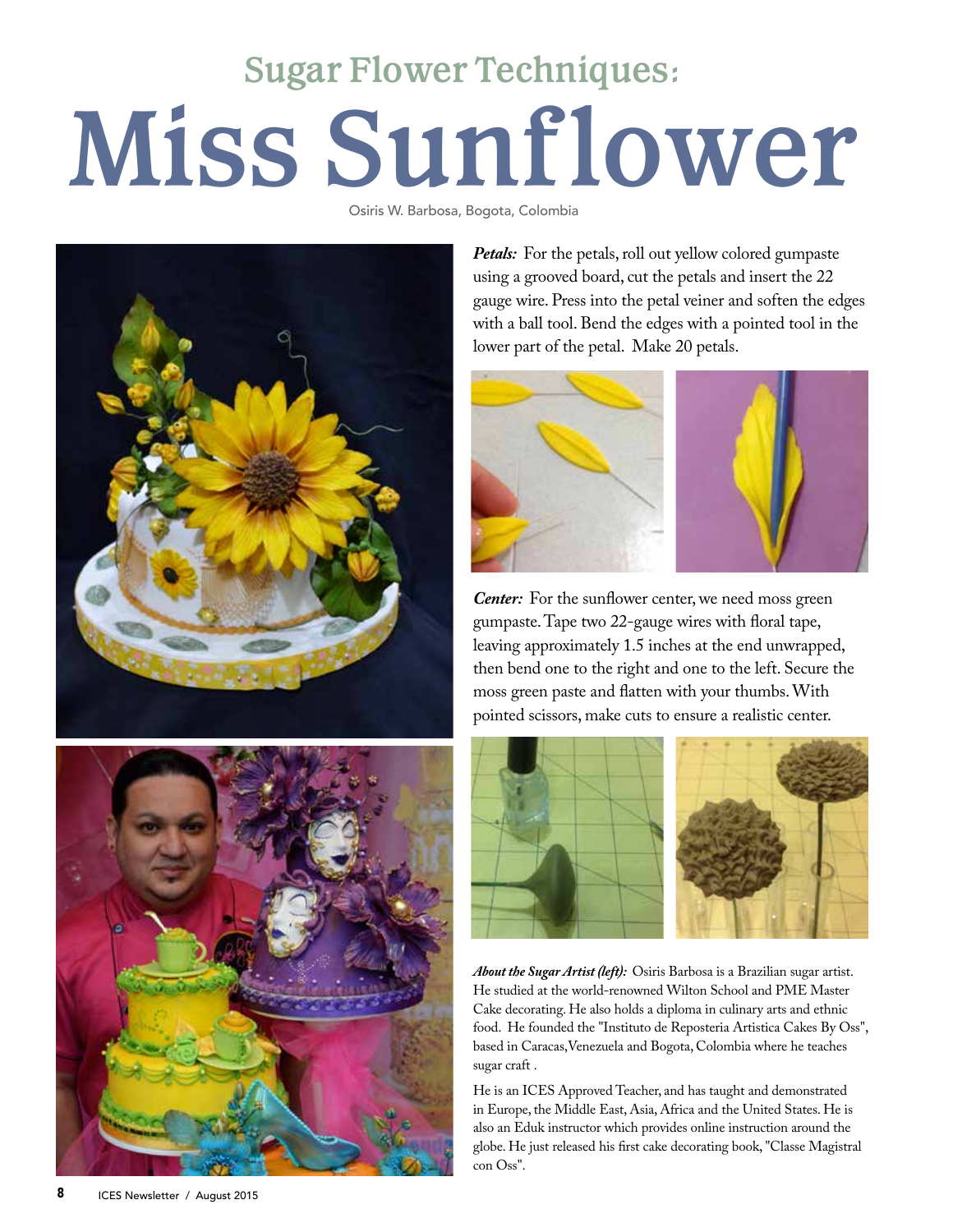*Buds (right):* For the sunflower buds, make a grape shape with white gumpaste, insert a 23-gauge wire and secure. With the modeling tool, make 6 lines from the bottom all that way to the point and go over the marker lines with tweezers to add realism.

*Sunflower leaves (below):* Roll out moss green gumpaste on the grooved board, cut out the leaf and insert a 24-gauge wire. Place the leaf in the veiner and soften the edges with a ball tool. Let it dry with natural movement.



*Bud shading:* Dust the entire bud with yellow. Using light brown petal dust, enhance the lines previously marked. At the base of the bud, add a shade of light green.





*Leaf shading:* In the center of the leaf start with light brown petal dust and enhance the veining lines. Add a touch of yellow in the center. On the edge of the petals, dust with dark brown. This will give a realistic look to the leaves.



*Flower assembling:* Once the petals and centers are completely dried and dusted, gather the first 10 petals around the center leaving a space in between for the second row. Attach the next 10 petals to fill the gap of the first row. Secure them with green floral tape.